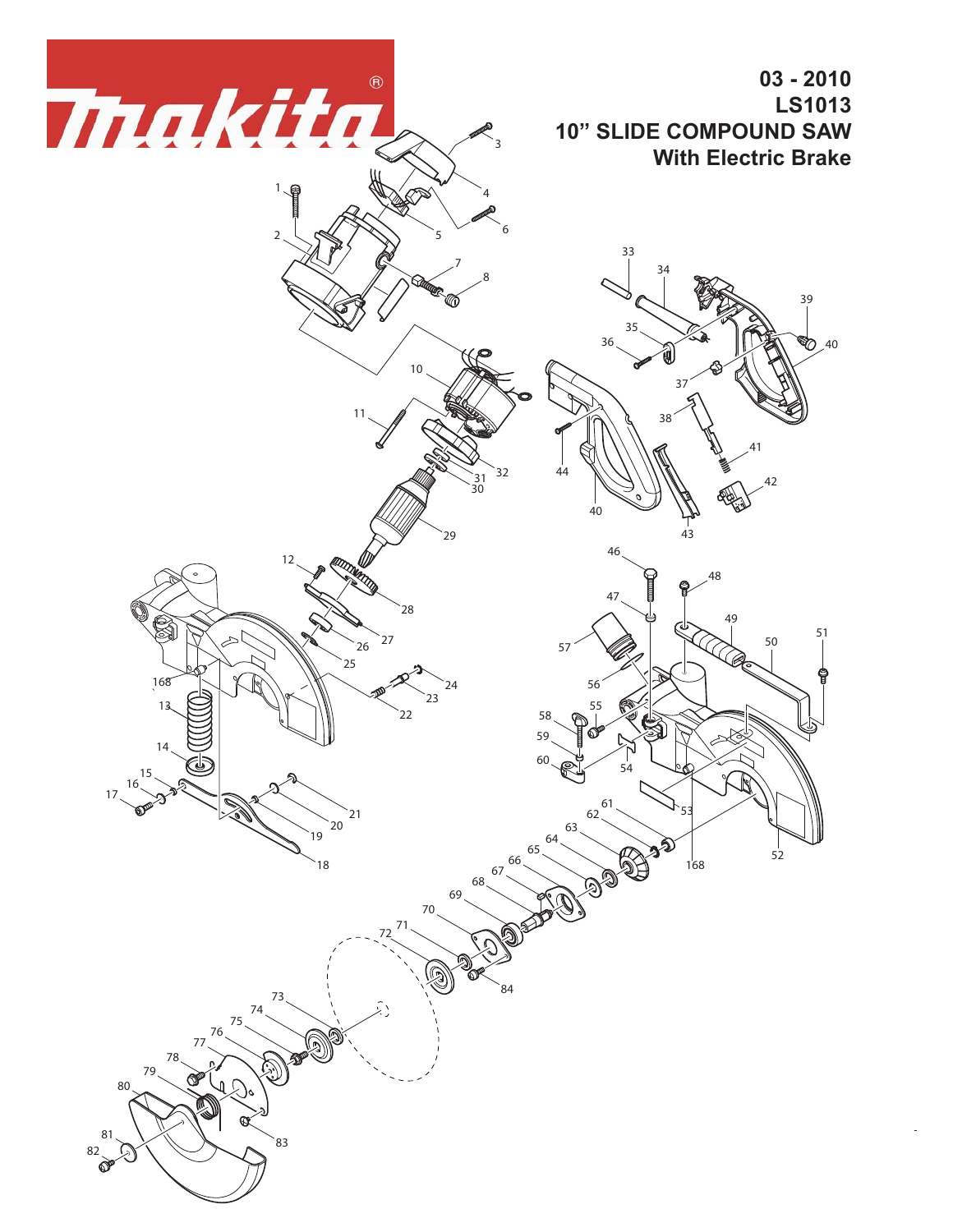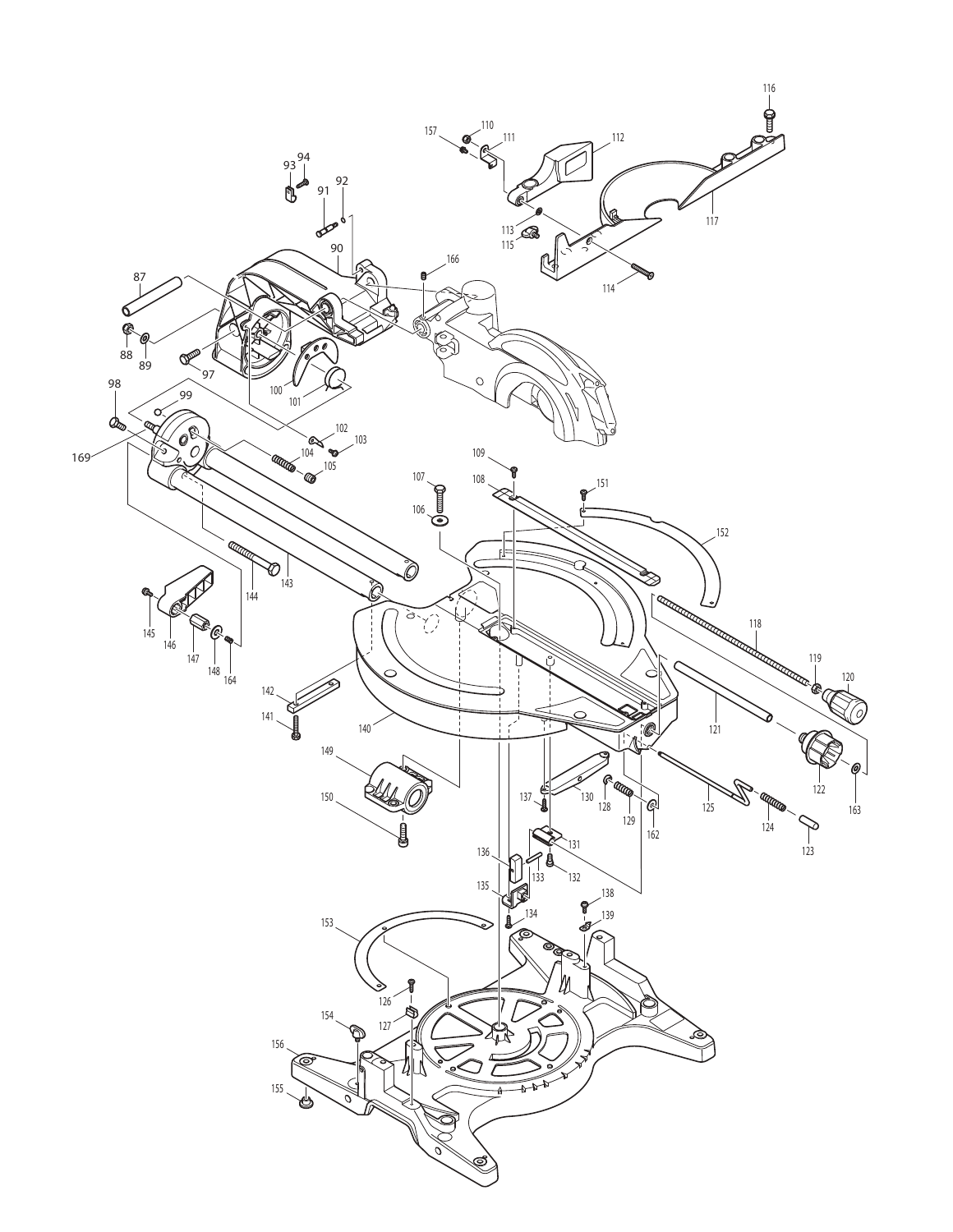| Item No                 |                |      | Type Ref Part No | <b>Description</b>                              | Qty            | Unit       |
|-------------------------|----------------|------|------------------|-------------------------------------------------|----------------|------------|
| $\overline{1}$          |                |      | 911373-5         | PAN HEAD SCREW M6X50                            | 4              | PC.        |
| $\overline{c}$          |                |      | 159963-8         | MOTOR HOUSING COMPLETE                          | 1              | PC.        |
|                         |                |      | INC. 643660-1    | BRUSH HOLDER 6.5-13.5                           | $\overline{c}$ | PC.        |
|                         |                |      | INC. 817881-3    | <b>CAUTION LABEL</b>                            | $\mathbf{1}$   | PC.        |
| 3                       |                |      | 265995-6         | <b>TAPPING SCREW 4X18</b>                       | $\overline{2}$ | PC.        |
| $\overline{\mathbf{r}}$ |                |      | 416075-3         | <b>REAR COVER</b>                               | $\mathbf{1}$   | PC.        |
| 5                       |                |      | 631218-8         | <b>CONTROLLER</b>                               | 1              | PC.        |
| 6                       |                |      | 265995-6         | <b>TAPPING SCREW 4X18</b>                       | 1              | PC.        |
| 7                       | $\mathbf{1}$   |      | 181047-4         | CARBON BRUSH CB-154 2PCS/SET W/O ORIGIN - N/L/A | 1              | <b>SET</b> |
|                         | $\overline{2}$ |      | 194986-9         | CARBON BRUSH CB-154 2PC/SET W/ ORIGIN           | 1              | <b>SET</b> |
| 8                       |                |      | 643650-4         | BRUSH HOLDER CAP 6.5-13.5                       | $\overline{c}$ | PC.        |
| 10                      |                |      | 596141-3         | FIELD ASS'Y 115V                                | $\mathbf{1}$   | PC.        |
|                         |                |      | INC. 654020-2    | <b>RING TERMINAL</b>                            | $\overline{c}$ | PC.        |
|                         |                |      | INC. 654502-4    | <b>CONNECTOR P-2</b>                            | $\overline{2}$ | PC.        |
| 11                      |                |      | 266029-8         | <b>TAPPING SCREW 5X65</b>                       | $\overline{2}$ | PC.        |
| 12                      |                |      | 911223-4         | PAN HEAD SCREW M5X16                            | $\overline{2}$ | PC.        |
| 13                      |                |      | 233165-5         | <b>COMPRESSION SPRING 28</b>                    | $\mathbf{1}$   | PC.        |
| 14                      |                |      | 344464-1         | <b>SPRING HOLDER</b>                            | $\mathbf{1}$   | PC.        |
| 15                      |                |      | 257163-5         | RING <sub>6</sub>                               | 1              | PC.        |
| 16                      |                |      | 253804-1         | <b>FLAT WASHER 6</b>                            | 1              | PC.        |
| 17                      |                |      | 922331-6         | HEX. SOCKET HEAD BOLT M6X20                     | $\mathbf{1}$   | PC.        |
| 18                      |                |      | 344415-4         | <b>LINK PLATE</b>                               | 1              | PC.        |
| 19                      |                |      | 257163-5         | RING <sub>6</sub>                               | $\mathbf{1}$   | PC.        |
| 20                      |                |      | 253804-1         | <b>FLAT WASHER 6</b>                            | 1              | PC.        |
|                         |                |      | 961018-5         | STOP RING E-5                                   | 1              | PC.        |
| 21                      |                |      |                  | <b>COMPRESSION SPRING 7</b>                     | $\mathbf{1}$   | PC.        |
| 22                      |                |      | 231240-1         |                                                 |                |            |
| 23                      |                |      | 256633-1         | PIN <sub>6</sub>                                | 1              | PC.        |
| 24                      |                |      | 231928-3         | <b>RING SPRING 8</b>                            | $\mathbf{1}$   | PC.        |
| 25                      |                |      | 961057-5         | <b>RETAINING RING S-17</b>                      | $\mathbf{1}$   | PC.        |
| 26                      | $\mathbf{1}$   |      | 211275-8         | BALL BEARING 6003DDW                            | $\mathbf{1}$   | PC.        |
|                         | 2              |      | 210301-0         | BALL BEARING 6003DDW                            | $\mathbf{1}$   | PC.        |
| 27                      |                |      | 285686-3         | <b>BEARING RETAINER 94</b>                      | 1              | PC.        |
| 28                      |                |      | 240001-8         | <b>FAN 80</b>                                   | 1              | PC.        |
| 29                      |                |      | 516721-9         | ARMATURE ASS'Y 115V                             | 1              | PC.        |
|                         |                | INC. |                  | Item No. 28,30,31                               |                |            |
| 30                      |                |      | 681642-5         | <b>INSULATION WASHER</b>                        | 1              | PC.        |
| 31                      |                |      | 211061-7         | <b>BALL BEARING 6000LLB</b>                     | 1              | PC.        |
| 32                      |                |      | 416107-6         | <b>BAFFLE PLATE</b>                             | 1              | PC.        |
| 33                      |                |      | 664463-0         | CORD W/PLUG 2P-14-2.5M, SJ                      | 1              | PC.        |
| 34                      |                |      | 682505-8         | CORD GUARD 10-90                                | 1              | PC.        |
| 35                      |                |      | 687052-4         | <b>STRAIN RELIEF</b>                            | $\mathbf{1}$   | PC.        |
| 36                      |                |      | 265995-6         | <b>TAPPING SCREW 4X18</b>                       | $\overline{c}$ | PC.        |
| 37                      |                |      | 414546-4         | CAM                                             | $\mathbf{1}$   | PC.        |
| 38                      |                |      | 416000-4         | <b>LOCK OFF LEVER</b>                           | $\mathbf{1}$   | PC.        |
| 39                      |                |      | 411478-6         | <b>SWITCH BUTTON</b>                            | $\mathbf{1}$   | PC.        |
| 40                      |                |      | 182911-2         | <b>HANDLE SET</b>                               | 1              | <b>SET</b> |
|                         |                |      | INC. 810642-0    | <b>CAUTION LABEL</b>                            | $\mathbf{1}$   | PC.        |
| 41                      |                |      | 231457-6         | <b>COMPRESSION SPRING 3</b>                     | 1              | PC.        |
| 42                      |                |      | 651923-1         | <b>SWITCH TG70B</b>                             | 1              | PC.        |
| 43                      |                |      | 415999-0         | <b>SWITCH LEVER</b>                             | $\mathbf{1}$   | PC.        |
| 44                      |                |      | 265995-6         | <b>TAPPING SCREW 4X18</b>                       | 6              | PC.        |
| 46                      |                |      | 921467-8         | HEX. BOLT M8X45                                 | 1              | PC.        |
| 47                      |                |      | 262003-4         | <b>RUBBER RING 6</b>                            | 1              | PC.        |
| 48                      |                |      | 911323-0         | PAN HEAD SCREW M6X16                            | 1              | PC.        |
| 49                      |                |      | 421562-9         | <b>GRIP</b>                                     | 1              | PC.        |
| 50                      |                |      | 344420-1         | <b>GRIP HOLDER</b>                              | 1              | PC.        |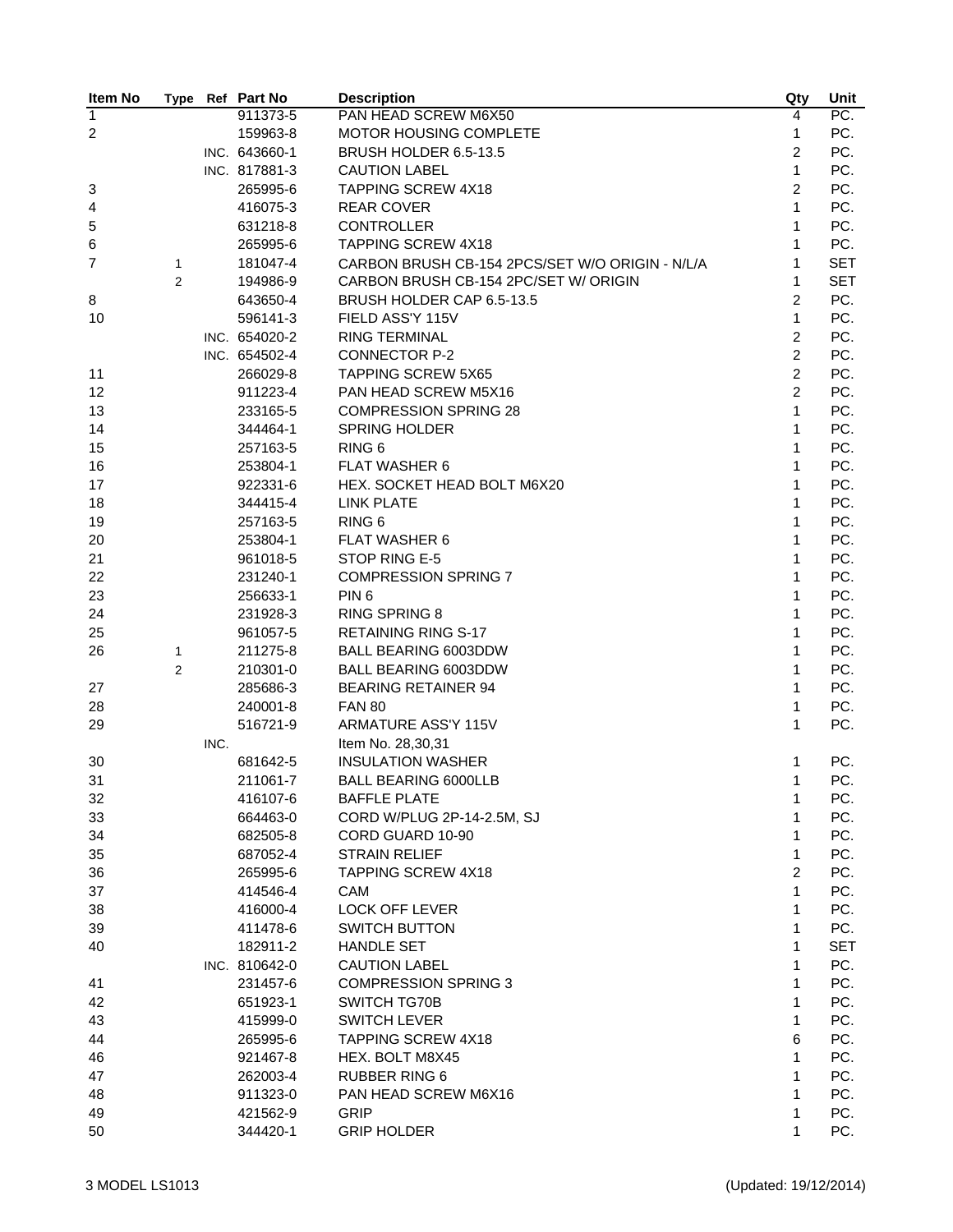| Item No         | <b>Type</b>    |      | Ref Part No   | <b>Description</b>                          | Qty              | Unit              |
|-----------------|----------------|------|---------------|---------------------------------------------|------------------|-------------------|
| $\overline{51}$ |                |      | 911323-0      | PAN HEAD SCREW M6X16                        | 1                | $\overline{PC}$ . |
| 52              | 4              |      | 188373-2      | * BLADE CASE SET                            | 1                | <b>SET</b>        |
|                 |                |      | INC. 263005-3 | * RUBBER PIN 6                              | 1                | PC.               |
|                 |                |      | INC. 816847-0 | * OPERATIONAL INDICATION LABEL              | 1                | PC.               |
|                 |                |      | INC. 817874-0 | * CAUTION LABEL                             | 1                | PC.               |
|                 |                | INC. |               | Item No. 53 - (MAKITA LOGO LABEL #819214-8) |                  |                   |
| 53              | 4              |      | 819214-8      | MAKITA LOGO LABEL                           | 1                | PC.               |
| 54              |                |      | 344045-1      | STOPPER ARM PLATE                           | 1                | PC.               |
|                 |                |      | 911113-1      | PAN HEAD SCREW M4X10                        | 1                | PC.               |
| 55              |                |      |               | O RING 35                                   |                  | PC.               |
| 56              |                |      | 213460-9      |                                             | 1                |                   |
| 57              |                |      | 419277-0      | DUST NOZZLE (ABS-CD) (OLD#416133-5- N/L/A)  | 1                | PC.               |
| 58              |                |      | 265717-4      | SCREW M6X43                                 | 1                | PC.               |
| 59              |                |      | 262001-8      | <b>URETHANE RING 5</b>                      | 1                | PC.               |
| 60              |                |      | 317176-9      | <b>STOPPER ARM</b>                          | 1                | PC.               |
| 61              |                |      | 211021-9      | <b>BALL BEARING 607LLB</b>                  | 1                | PC.               |
| 62              |                |      | 961054-1      | <b>RETAINING RING S-14</b>                  | 1                | PC.               |
| 63              |                |      | 226742-0      | SPIRAL BEVEL GEAR 33                        | 1                | PC.               |
| 64              |                |      | 262074-1      | <b>RUBBER RING 20</b>                       | 1                | PC.               |
| 65              |                |      | 267035-6      | FLAT WASHER 14                              | 1                | PC.               |
| 66              |                |      | 316836-0      | <b>BEARING BOX (A)</b>                      | 1                | PC.               |
| 67              |                |      | 254202-2      | KEY <sub>4</sub>                            | 1                | PC.               |
| 68              |                |      | 322899-6      | <b>SPINDLE</b>                              | 1                | PC.               |
| 69              | $\mathbf{1}$   |      | 211275-8      | <b>BALL BEARING 6003DDW</b>                 | 1                | PC.               |
|                 | $\overline{2}$ |      | 210301-0      | BALL BEARING 6003DDW                        | 1                | PC.               |
| 70              |                |      | 285828-9      | <b>BEARING RETAINER 66</b>                  | 1                | PC.               |
| 71              |                |      | 257022-3      | <b>RING 16</b>                              | 1                | PC.               |
| 72              |                |      | 224333-1      | FLANGE 53                                   | 1                | PC.               |
| 73              |                |      | 257060-5      | <b>RING 15.8</b>                            | 1                | PC.               |
| 74              |                |      | 224333-1      | FLANGE 53                                   | 1                | PC.               |
| 75              |                |      | 265355-2      | HEX. FLANGE HEAD BOLT M8X20                 | 1                | PC.               |
| 76              |                |      | 343639-9      | <b>CENTER PLATE</b>                         | 1                | PC.               |
| 77              |                |      | 344380-7      | <b>CENTER COVER</b>                         | 1                | PC.               |
|                 |                |      |               | HEX. FLANGE HEAD BOLT M8X12                 | 1                | PC.               |
| 78              |                |      | 265324-3      | <b>TORSION SPRING 36</b>                    |                  |                   |
| 79              |                |      | 231593-8      |                                             | 1                | PC.               |
| 80              |                |      | 450047-8      | * SAFETY COVER (OLD# 416105-0 - N/L/A)      | 1                | PC.               |
| 81              |                |      | 267136-0      | <b>FLAT WASHER 5</b>                        | 1                | PC.               |
| 82              |                |      | 911213-7      | PAN HEAD SCREW M5X12                        | 1                | PC.               |
| 83              | 2              |      | 265008-3      | * + FLAT HEAD SCREW K5                      | 1                | PC.               |
| 84              |                |      | 911223-4      | PAN HEAD SCREW M5X16                        | $\overline{c}$   | PC.               |
| 85              |                |      | 265406-1      | * HEX. BOLT M10X130 (OLD)                   | 1                | PC.               |
| 86              |                |      | 253024-7      | * FLAT WASHER 10 (OLD)                      | 1                | PC.               |
| 87              |                |      | 331428-4      | PIN 16-113                                  | 1                | PC.               |
| 88              |                |      | 252105-4      | HEX. LOCK NUT M8-13                         | 1                | PC.               |
| 89              |                |      | 941201-0      | <b>FLAT WASHER 8</b>                        | 1                | PC.               |
| 90              | 4              |      | 154779-6      | * ARM COMPLETE                              | 1                | PC.               |
|                 |                |      | INC. 816787-2 | * INDICATION LABEL                          | 1                | PC.               |
| 91              |                |      | 322317-4      | <b>STOPPER PIN</b>                          | 1                | PC.               |
| 92              |                |      | 213021-5      | O RING 5                                    | 1                | PC.               |
| 93              | 2              |      | 687095-6      | <b>STRAIN RELIEF</b>                        | 1                | PC.               |
| 94              |                |      | 266026-4      | TAPPING SCREW BIND CT 4X12                  | 1                | PC.               |
| 95              |                |      | 252130-5      | * HEX. LOCK NUT M10-17 (OLD)                | 1                | PC.               |
| 96              |                |      | 253024-7      | * FLAT WASHER 10 (OLD)                      | 1                | PC.               |
| 97              |                |      | 265371-4      | HEX. BOLT M8X30                             | $\overline{c}$   | PC.               |
| 98              |                |      | 265412-6      | HEX. BOLT M8X20                             | $\overline{c}$   | PC.               |
| 99              |                |      | 216003-6      | STEEL BALL 10                               | $\boldsymbol{2}$ | PC.               |
| 100             | 2              |      | 345418-1      | * GUIDE PLATE                               | 1                | PC.               |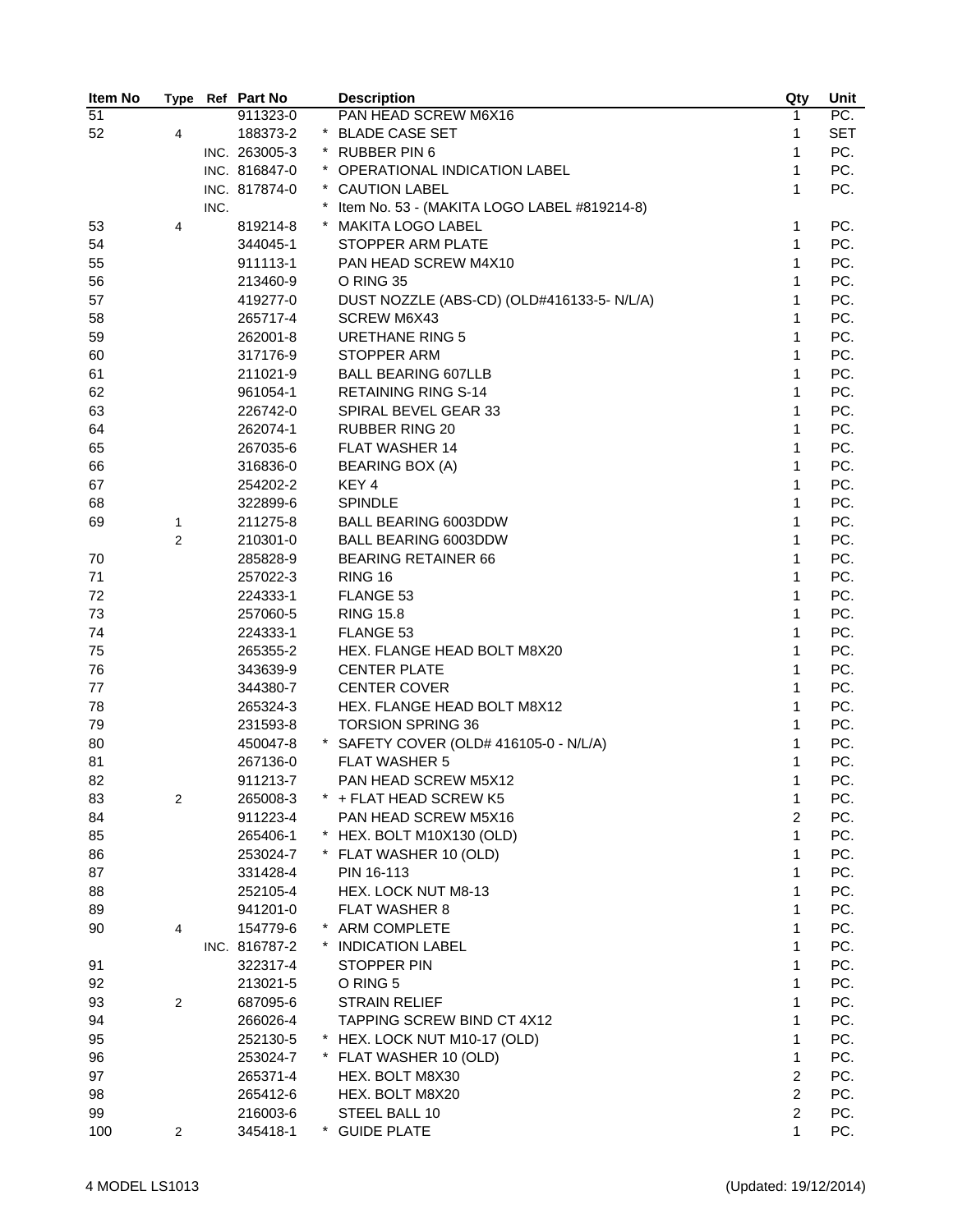| Item No |                | Type Ref Part No | <b>Description</b>                              | Qty            | Unit              |
|---------|----------------|------------------|-------------------------------------------------|----------------|-------------------|
| 101     |                | 231626-9         | <b>TORSION SPRING 28</b>                        | 1              | $\overline{PC}$ . |
| 102     |                | 413067-3         | <b>INDICATION PLATE</b>                         | $\overline{c}$ | PC.               |
| 103     |                | 911113-1         | PAN HEAD SCREW M4X10                            | $\overline{c}$ | PC.               |
| 104     |                | 233168-9         | <b>COMPRESSION SPRING 5</b>                     | $\overline{c}$ | PC.               |
| 105     |                | 266131-7         | H.S.SET SCREW(FLATPOINT)M12X12                  | $\overline{2}$ | PC.               |
| 106     |                | 253852-0         | <b>FLAT WASHER 8</b>                            | 1              | PC.               |
| 107     |                | 265442-7         | HEX. BOLT M8X40                                 | 1              | PC.               |
| 108     |                | 415209-5         | KERF BOARD, YELLOW GREY (OLD# 416886-6 - N/L/A) | 2              | PC.               |
| 109     |                | 266026-4         | TAPPING SCREW BIND CT 4X12                      | 4              | PC.               |
| 110     |                | 252014-7         | HEX. LOCK NUT M6-10                             | 1              | PC.               |
| 111     |                | 344463-3         | <b>SUB FENCE PLATE</b>                          | 1              | PC.               |
| 112     | $\overline{2}$ | 150711-8         | * SUB FENCE COMPLETE                            | 1              | PC.               |
|         |                | INC. 810858-7    | * CAUTION LABEL                                 | 1              | PC.               |
|         |                | 253715-0         | <b>FLAT WASHER 6</b>                            | 1              | PC.               |
| 113     |                |                  | <b>COUNTERSUNK HEAD SCREW M6X35</b>             |                | PC.               |
| 114     |                | 912357-6         |                                                 | 1              | PC.               |
| 115     |                | 251887-5         | SCREW M6X10                                     | 1              |                   |
| 116     |                | 921451-3         | HEX. BOLT M8X30                                 | 4              | PC.               |
| 117     | 3              | 316840-9         | * GUIDE RULE                                    | 1              | PC.               |
| 118     |                | 266132-5         | SCREW M8X320                                    | 1              | PC.               |
| 119     |                | 931402-8         | HEX. NUT M8                                     | 1              | PC.               |
| 120     | 2              | 271314-6         | * GRIP 40                                       | 1              | PC.               |
| 121     |                | 331491-7         | PIN 9-200                                       | 1              | PC.               |
| 122     |                | 152541-3         | KNOB 48 COMPLETE                                | 1              | PC.               |
| 123     |                | 421563-7         | <b>CAP 10</b>                                   | 1              | PC.               |
| 124     |                | 322924-3         | <b>COIL SPRING</b>                              | 1              | PC.               |
| 125     |                | 322909-9         | <b>LOCK PIN</b>                                 | 1              | PC.               |
| 126     |                | 266034-5         | <b>TAPPING SCREW CT 4X16</b>                    | 1              | PC.               |
| 127     |                | 232075-3         | <b>LEAF SPRING</b>                              | 1              | PC.               |
| 128     |                | 961018-5         | STOP RING E-5                                   | 1              | PC.               |
| 129     |                | 231307-5         | <b>COMPRESSION SPRING 6</b>                     | 1              | PC.               |
| 130     |                | 316899-6         | PIN HOLDER                                      | 1              | PC.               |
| 131     |                | 344411-2         | <b>SLIDE STOPPER</b>                            | 1              | PC.               |
| 132     |                | 251267-5         | + PAN HEAD SCREW K6                             | 1              | PC.               |
| 133     |                | 256196-7         | PIN <sub>5</sub>                                | 1              | PC.               |
| 134     |                | 266034-5         | <b>TAPPING SCREW CT 4X16</b>                    | 1              | PC.               |
| 135     |                | 344412-0         | <b>STOPPER HOLDER</b>                           | 1              | PC.               |
| 136     |                | 331493-3         | <b>TURN STOPPER</b>                             | 1              | PC.               |
| 137     |                | 266034-5         | <b>TAPPING SCREW CT 4X16</b>                    | $\overline{c}$ | PC.               |
| 138     |                | 266026-4         | <b>TAPPING SCREW BIND CT 4X12</b>               | 1              | PC.               |
| 139     |                | 816128-2         | <b>POINTER</b>                                  | 1              | PC.               |
| 140     |                | 153832-5         | * TURN BASE COMPLETE                            | 1              | PC.               |
|         |                | INC. 211444-1    | * LINEAR BALL BEARING 3064                      | 1              | PC.               |
|         |                | INC. 219002-7    | * BEARING 30                                    | 1              | PC.               |
|         |                | INC. 262048-2    | * FELT RING 30                                  | $\overline{c}$ | PC.               |
|         |                | INC. 263005-3    | RUBBER PIN 6                                    | 1              | PC.               |
|         |                | INC. 343676-3    | * CAP                                           | 1              | PC.               |
|         |                |                  |                                                 | $\overline{c}$ |                   |
|         |                | INC. 817283-3    | * CAUTION LABEL                                 |                | PC.               |
| 141     |                | 921356-7         | HEX. BOLT M6X35                                 | $\overline{2}$ | PC.               |
| 142     |                | 152542-1         | SQUARE ROD COMPLETE                             | $\mathbf{1}$   | PC.               |
|         |                | INC. 263005-3    | <b>RUBBER PIN 6</b>                             | 1              | PC.               |
| 143     | $\overline{2}$ | 151459-5         | * ARM HOLDER COMPLETE                           | 1              | PC.               |
|         |                | INC. 816771A7    | * BEVEL SCALE LABEL (OLD# 816771-7)             | 1              | PC.               |
| 144     |                | 251668-7         | HEX. BOLT M10X90                                | 1              | PC.               |
| 145     |                | 911113-1         | PAN HEAD SCREW M4X10                            | 1              | PC.               |
| 146     |                | 416006-2         | LEVER 100                                       | 1              | PC.               |
| 147     |                | 252144-4         | <b>HEX. NUT M10-17</b>                          | 1              | PC.               |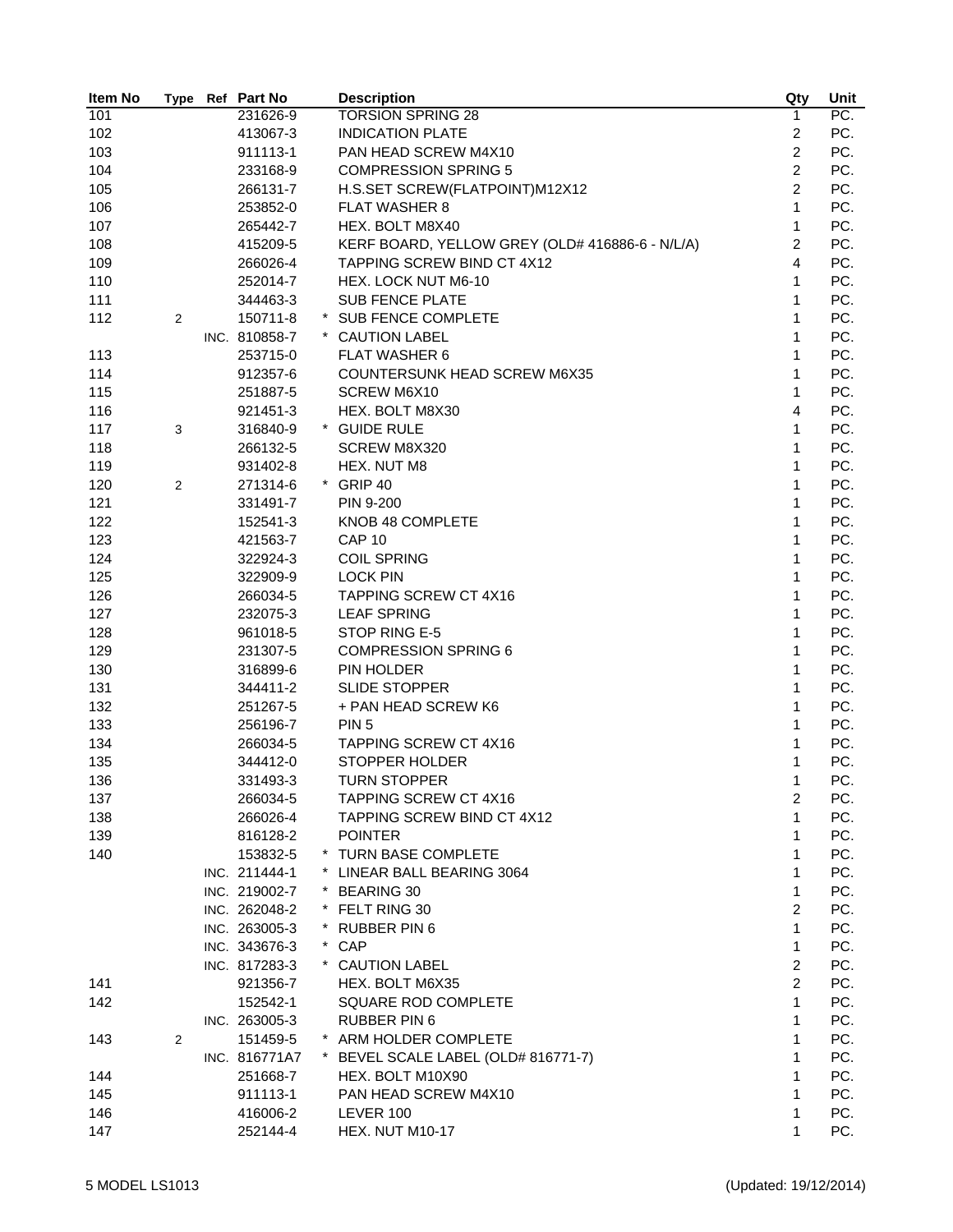| Item No            | <b>Type</b>    | Ref Part No   | <b>Description</b>                                                      | Qty            | Unit              |
|--------------------|----------------|---------------|-------------------------------------------------------------------------|----------------|-------------------|
| 148                |                | 253024-7      | FLAT WASHER 10                                                          | 1              | $\overline{PC}$ . |
| 149                |                | 152540-5      | BEARING BOX B COMPLETE                                                  | 1              | PC.               |
|                    |                | INC. 211444-1 | LINEAR BALL BEARING 3064                                                | 1              | PC.               |
|                    |                | INC. 262048-2 | FELT RING 30                                                            | 2              | PC.               |
|                    |                | INC. 343676-3 | CAP                                                                     | $\overline{2}$ | PC.               |
|                    |                |               |                                                                         |                | PC.               |
|                    |                | INC. 316837-8 | <b>BEARING BOX (B)</b>                                                  | 1              |                   |
| 150                |                | 922451-6      | HEX. SOCKET HEAD BOLT M8X30                                             | $\overline{c}$ | PC.               |
| 151                |                | 266026-4      | TAPPING SCREW BIND CT 4X12                                              | $\overline{c}$ | PC.               |
| 152                |                | 816326A8      | MITER SCALE PLATE (OLD# 816326-8 - N/L/A)                               | 1              | PC.               |
| 153                |                | 344477-2      | <b>SLIDE PLATE</b>                                                      | 2              | PC.               |
| 154                |                | 251887-5      | SCREW M6X10                                                             | $\overline{c}$ | PC.               |
| 155                |                | 286212-1      | <b>CAP 20</b>                                                           | 4              | PC.               |
| 156                | 3              | 153837-5      | * BASE COMPLETE                                                         | 1              | PC.               |
|                    |                | INC. 817838-4 | * CAUTION LABEL                                                         | 1              | PC.               |
| 157                |                | 911108-4      | PAN HEAD SCREW M4X8                                                     | 1              | PC.               |
| 162                |                | 253804-1      | <b>FLAT WASHER 6</b>                                                    | 1              | PC.               |
| 163                |                | 941201-0      | <b>FLAT WASHER 8</b>                                                    | 1              | PC.               |
|                    |                |               |                                                                         |                |                   |
| 164                |                | 231266-3      | <b>COMPRESSION SPRING 5</b>                                             | 1              | PC.               |
| 166                |                | 251961-9      | * H.S.SET SCREW(FLAT POINT)M6X10                                        | 1              | PC.               |
| 167                |                | 941202-8      | * FLAT WASHER 8                                                         | 4              | PC.               |
| 168                |                | 322316-6      | LINK SHAFT (F/BLADE CASE COM.) (Special Order Item)                     | 1              | PC.               |
| 169                |                | 322912-0      | CENTER SHAFT (F/ARM HOLDER COM.) (Special Order Item)                   | 1              | PC.               |
| 200                |                | 654510-5      | CLSD END TERM.5.5-SD                                                    | $\overline{2}$ | PC.               |
|                    |                |               |                                                                         |                |                   |
| <b>ACCESSORIES</b> |                |               | - See catalogue or visit www.makita.ca for other optional accessories - |                |                   |
| A01                |                | 762001-3      | <b>TRIANGULAR RULE</b>                                                  | 1              | PC.               |
| A02                |                | 782212-4      | <b>SOCKET WRENCH 13</b>                                                 | 1              | PC.               |
| A03                | 1              | 122523-9      | <b>DUST BAG ASS'Y</b>                                                   | 1              | PC.               |
|                    |                | INC. 410602-8 | <b>FASTENER</b>                                                         | 1              | PC.               |
|                    |                |               |                                                                         |                |                   |
|                    | 2              | 122852-0      | <b>DUST BAG ASS'Y</b>                                                   | 1              | PC.               |
|                    |                | INC. 410602-8 | <b>FASTENER</b>                                                         | 1              | PC.               |
| A04                |                | 411478-6      | <b>SWITCH BUTTON (SPARE)</b>                                            | 2              | PC.               |
| A05                |                | 322932-4      | HOLDER 255                                                              | $\overline{c}$ | PC.               |
| A06                |                | 122538-6      | <b>VERTICAL VISE ASS'Y</b>                                              | 1              | PC.               |
|                    |                | INC. 316898-8 | <b>VISE ARM</b>                                                         | 1              | PC.               |
|                    |                | INC. 251887-5 | SCREW M6X10                                                             | 1              | PC.               |
|                    |                | INC. 322983-7 | VISE ROD                                                                | 1              | PC.               |
|                    |                | INC. 271309-9 | KNOB <sub>40</sub>                                                      | 1              | PC.               |
|                    |                | INC. 253804-1 | <b>FLAT WASHER 6</b>                                                    | 1              | PC.               |
|                    |                | INC. 343651-9 | <b>VISE PLATE</b>                                                       | 1              | PC.               |
|                    |                | INC. 251370-2 | + PAN HEAD SCREW I5                                                     | 1              | PC.               |
|                    | $\overline{2}$ |               | 10" C.T SAW BLADE 70T (5/8" ARBOR)                                      | 1              | PC.               |
| A07                |                | A-93550       |                                                                         |                |                   |
|                    | 3              | A-93675       | 10" C.T SAW BLADE 60T (5/8" ARBOR)                                      | 1              | PC.               |
| A08                |                | 122470-4      | HORIZONTAL VISE ASSY                                                    | 1              | PC.               |
|                    |                | INC. 271297-0 | KNOB <sub>45</sub>                                                      | 1              | PC.               |
|                    |                | INC. 344099-8 | <b>GUARD PLATE</b>                                                      | 1              | PC.               |
|                    |                | INC. 253744-3 | <b>WASHER</b>                                                           | 1              | PC.               |
|                    |                | INC. 253047-5 | <b>WASHER</b>                                                           | 1              | PC.               |
|                    |                | INC. 911317-5 | SCREW M6 X 14                                                           | 1              | PC.               |
|                    |                | INC. 286236-7 | CAP                                                                     | 1              | PC.               |
|                    |                | INC. 322209-7 | <b>VICE NUT</b>                                                         | 1              | PC.               |
|                    |                | INC. 154431-6 | VICE ARM COM (Special Order Item)                                       | 1              | PC.               |
|                    |                | INC. 316952-8 | VICE PLATE (Special Order Item)                                         | 1              | PC.               |
|                    |                |               | SUB FENCE, R COM.                                                       | 1              | PC.               |
| A09                |                | 194002-7      |                                                                         |                |                   |
|                    |                | INC. 251887-5 | SCREW M6 X 10                                                           | $\overline{c}$ | PC.               |
| A10                |                | 192628-9      | CROWN MOLDING STOPPER SET (2PC/SET)                                     | 1              | <b>SET</b>        |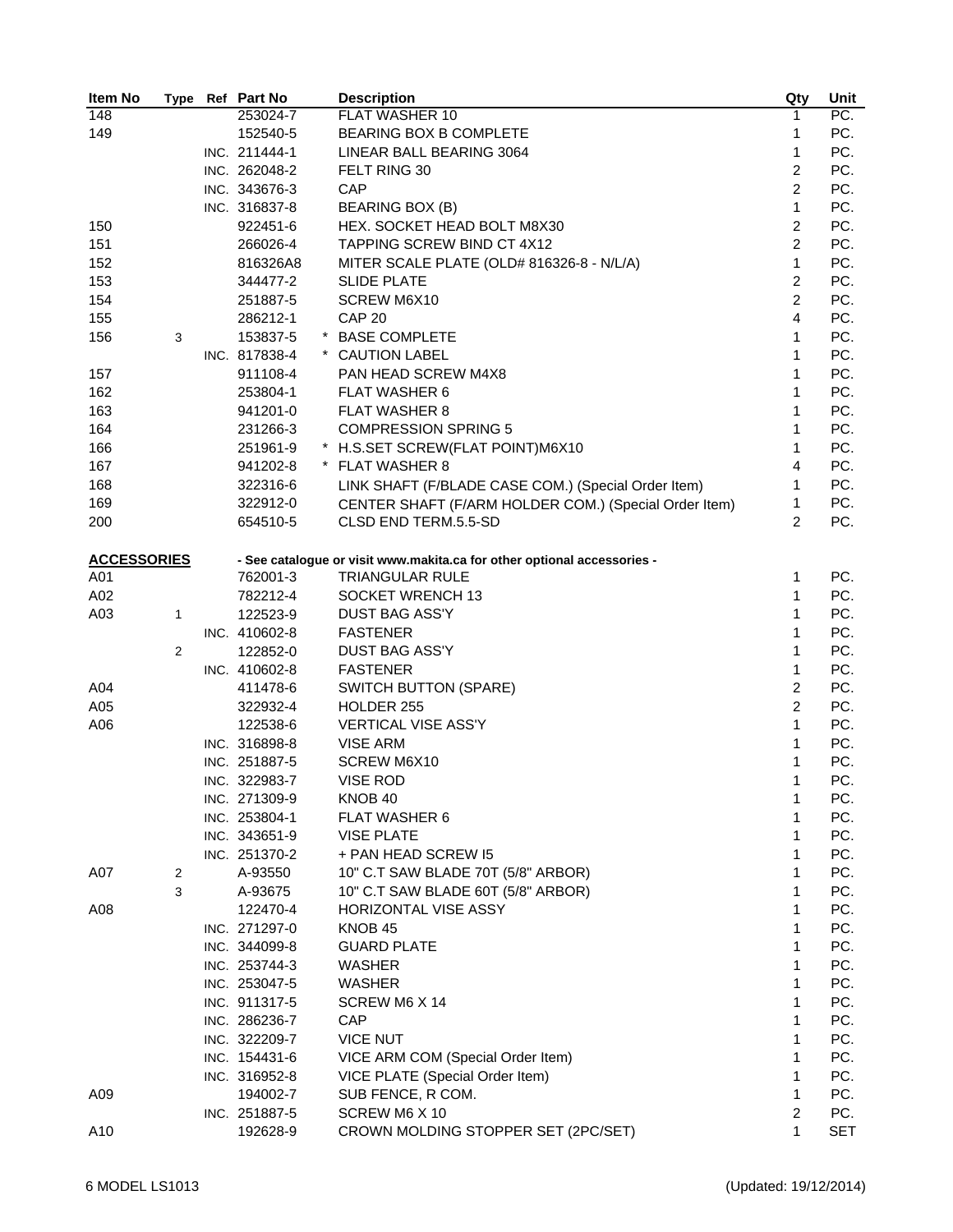| <b>Item No</b>  |  | Type Ref Part No | <b>Description</b>                      | Qty | Unit |
|-----------------|--|------------------|-----------------------------------------|-----|------|
| A11             |  | 416368-8         | <b>ELBOW</b>                            |     | PC.  |
| A <sub>12</sub> |  | 191687-A         | MAKITA SAFETY GLASSES - N/L/A           |     | PC.  |
| A <sub>13</sub> |  | 193051-1         | <b>KERF BLOCK SET</b>                   |     | PC.  |
| A14             |  | 194061-1         | BENCHTOP MITER SAW STAND                |     | PC.  |
|                 |  |                  | (See Partsbreakdown 194061-1)           |     |      |
| A <sub>15</sub> |  | 194943-7         | SLIDE MITRE SAW STAND SET               |     | PC.  |
|                 |  |                  | (See Partsbreakdown 194943-7)           |     |      |
| A16             |  | 194175-6         | DUST BOX (See Parts breakdown 194175-6) |     | PC.  |
|                 |  |                  |                                         |     |      |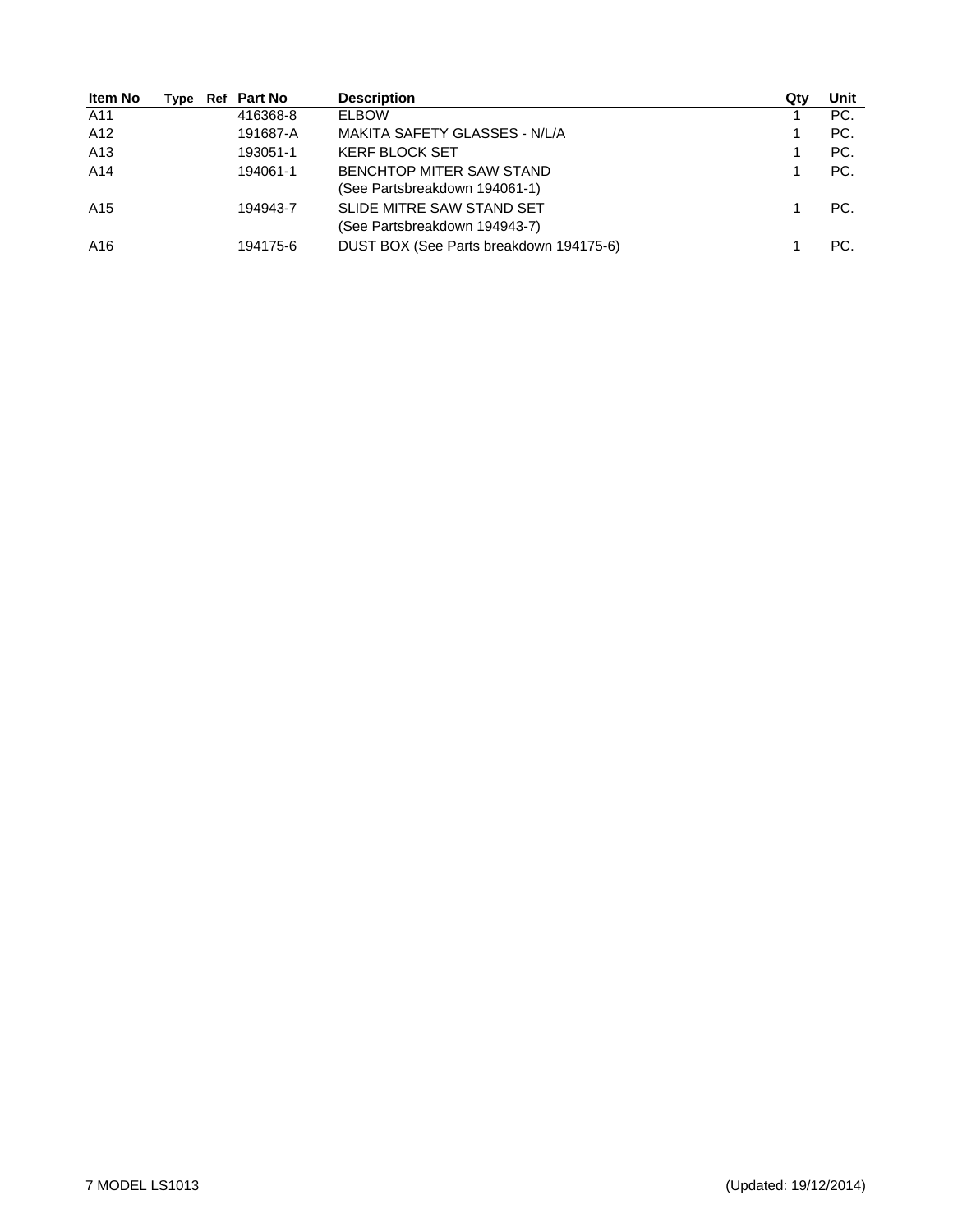## **SERVICE CHANGES**

## **1. Changes on Blade Case Complete**

| Item No. | <b>Description</b>        | Type 1               | Type 2                   | Type 3   | Type 4                        |
|----------|---------------------------|----------------------|--------------------------|----------|-------------------------------|
| 52       | Blade Case Com./          | $151485 - 4$ (N/L/A) | 153597-9 (N/L/A)         | 153876-5 | 188373-2                      |
|          | <b>Blade Case Set</b>     |                      | Silver                   |          | Yellowish gray                |
| 53       | Makita Mark / Logo        |                      | 819064-1                 |          | 819214-8                      |
| 85       | Hex.Bolt M10x130          | 265406-1             |                          |          |                               |
| 86       | Flat Washer 10            | 253024-7             |                          |          |                               |
| 95       | Hex.Lock Nut M10x17       | 252130-5             |                          | -----    |                               |
| 96       | Flat Washer 10            | 253024-7             |                          |          |                               |
| 166      | H.S.H Bolt M6x10          | -----                |                          | 251961-9 |                               |
| 83       | <b>H.S.H Bolt / Screw</b> |                      | 265985-9 (H.S.H Bolt M6) |          | 265008-3 (Flat Head Screw M5) |

Above parts are completely interchangeable as a set.



## **2. Changes of Color**

| Item No. | <b>Description</b>  | <b>Silver</b>    | <b>Yellowish gray</b> |                  |
|----------|---------------------|------------------|-----------------------|------------------|
| 90       | Arm                 | 317182-4 (N/L/A) | 316839-4 (N/A)        | 316839-4 (N/L/A) |
|          | Arm Complete        |                  | 152970-0 (N/A)        | 153838-3 (N/A)   |
| 140      | Turn Base Com.      |                  | 151483-8 (N/L/A)      | 153832-5         |
| 143      | Arm Holder Complete |                  | 151482-0 (N/L/A)      | 151459-5         |
| 156      | Base Com.           | 151574-5 (NL/A)  | 152648-5 (N/L/A)      | 153837-5         |
| 112      | Sub Fence Com       |                  | 151573-7 (N/L/A0      | 150711-8         |
| 117      | Guide Rule          |                  | 317183-2 (N/L/A)      | 316840-9         |

|          | 3. Changes on Safety Cover |                  | T/l# 78289)   |                                                |
|----------|----------------------------|------------------|---------------|------------------------------------------------|
| Item No. | <b>Description</b>         | Type 1           | Type 2        |                                                |
| 80       | Safety Cover               | 416105-0 (N/L/A) | 450047-8      |                                                |
|          |                            |                  | Modified      |                                                |
| Type1    |                            | Type2            |               |                                                |
|          | 4. Changes on Guide Plate  |                  | (T/I# 70955)  |                                                |
| Item No. | <b>Description</b>         | Type 1           | Type 2        |                                                |
| 100      | Guide Plate                | 344414-6         | 345418-1      |                                                |
| Type1    |                            | Type2            | 33.90 degrees | A hole for positive stopper has been<br>added. |